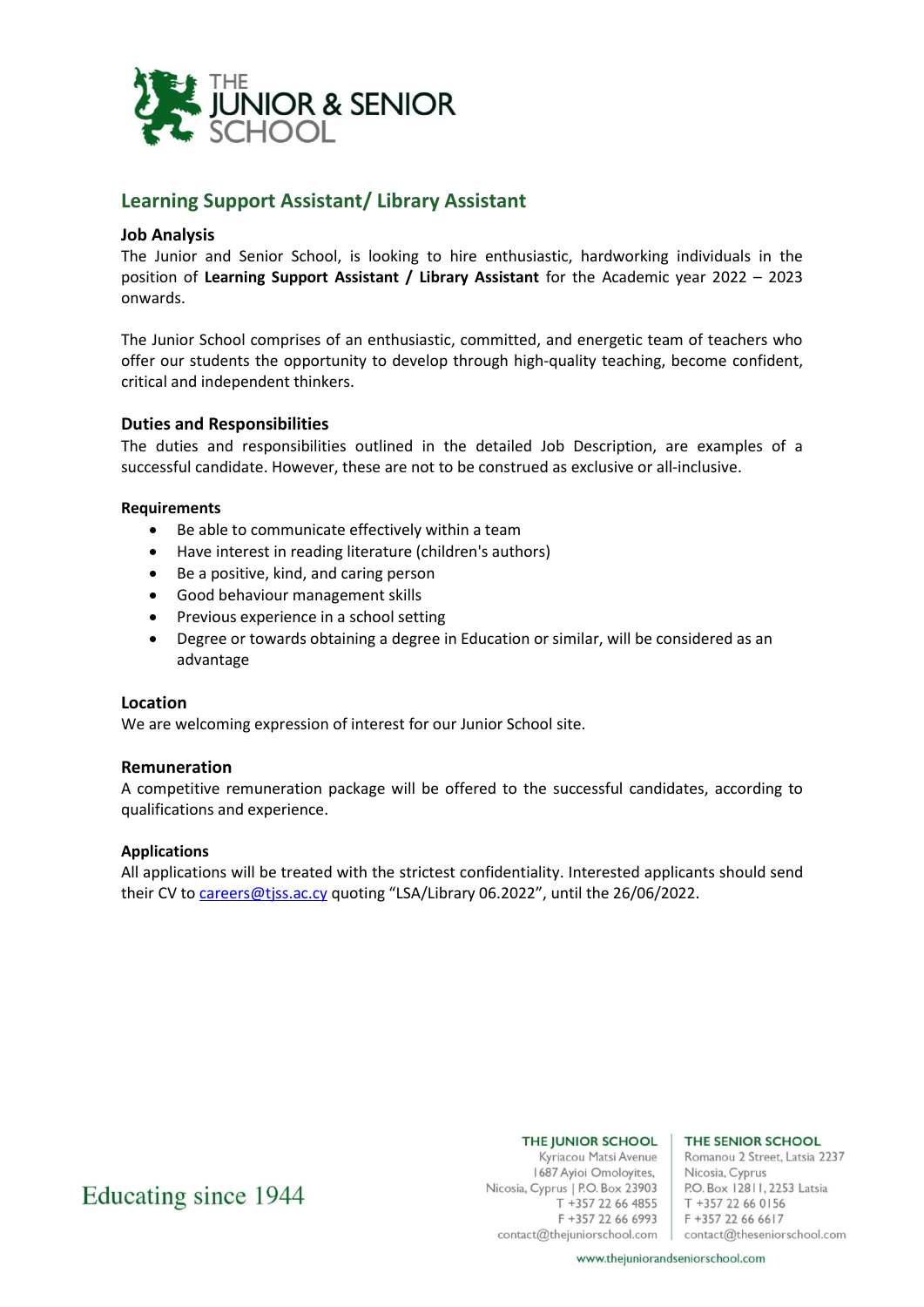

## **Job Description**

**Position:** Learning Support Assistant / Library Assistant

## **Duties & Responsibilities**

## **Learning and Teaching**

- To work in partnership with class teachers for the planning and preparation of stimulating, challenging, enjoyable learning opportunities which take into regard the curriculum of the School and the individual abilities of the pupils in the class
- Consistently support the class teacher in teaching at a high level to ensure pupils' learning is challenging and progressing
- Assessing, recording and reporting to the class teacher on the development, progress and attainment of pupils
- Ensuring that all records and data collection are kept up to date and that information is passed onto class teacher and appropriate leaders in a timely manner
- Communicating and consulting with specialist teachers when required, after liaising with the class teacher
- Working as part of a team to plan collaborative schemes of work and learning plans for pupils in their particular year group
- Have the confidence to sometimes take the class in the absence of the teacher

## **Discipline**

- Providing guidance and advice to pupils on their social and emotional development
- Contribute positively towards implementing policies and practices reflecting the School's commitment to high achievement and effective teaching and learning.
- Maintaining high standards of behaviour in all learning situations; being aware of the School's Behavioural Policy and procedures
- Maintaining a high standard of pupil behaviour in the playground and common areas, being alert and proactive and inform and liaise with class teachers when appropriate

## **Assisting in School Library**

- Assist librarian in issuing and returning books and reading stories to classes
- Learn and use library management system
- General maintenance, cleaning of books, returning books to shelves etc.
- Assist in management of KS2 reading scheme

## **Professional Development**

- Reviewing on an ongoing basis, teaching methods and programmes of work
- Participating in arrangements for professional development which support the development of the whole School and the individual

## **Additional Duties**

- Attending three (3) afternoon activities of the School per week
- Attending four (4) weeks of Summer School (when and if organized by the School)
- Participating in meetings at the School when needed
- Playground and other duties